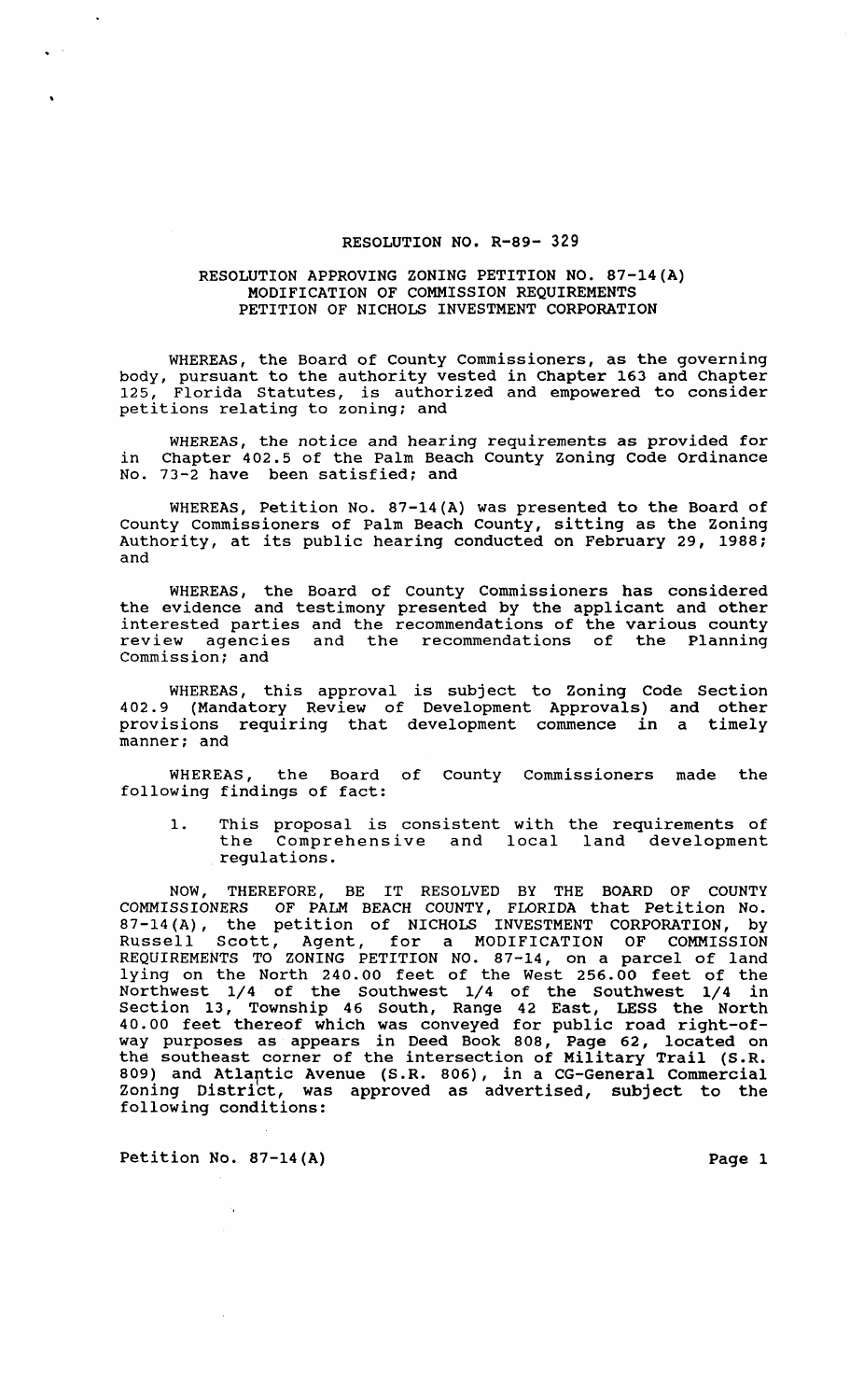- 1. The petitioner shall comply with all previous conditions of approval, unless expressly modified herein.
- 2. Condition No. 9 of Zoning Petition No. 87-14 (Resolution No. R-87-1100 adopted July 28, 1987) which currently states:
	- "9. The property owner shall pay a Fair Share Fee in the amount and manner required by the "Fair Share contribution for Road Improvements Ordinance" as it presently exists or as it may from time to time be amended. The Fair Share Fee for this project presently is \$6,965.00 (260 trips X \$26.79 per trip) ."

Is hereby amended to read as follows:

- "9. The developer shall pay a Fair Share Fee in the amount and manner required by the "Fair Share contribution for Road Improvements Ordinance" as it presently exists or as it may from time to time be amended. The Fair Share Fee for this project presently is \$10,582.00 (395 trips X \$26.79 per trip) ."
- 3. Condition No. 11 of Zoning Petition No. 87-14 (Resolution No. R-87-1100 adopted July 28, 1987) which currently states:
	- "11. Petitioner shall amend its site Plan to indicate a Phase I and Phase II. Phase II shall consist of the proposed car wash facility. Petitioner shall receive no Building Permit for the car wash facility until contracts have been let for the construction of the proposed Military Trail/West Atlantic Avenue Intersection Improvements. Phase I of the project shall consist of all other areas of the site.

Is hereby deleted.

- 4. The developer shall design the drainage system such that storm water runoff from the parking areas and paved surfaced shall be separate from those areas which may contain hazardous or undesirable waste from the proposed site.
- 5. Failure to comply with the conditions herein may result in the denial or revocation of a building permit; the issuance of a stop work order; the denial of a Certificate of Occupancy on any building or structure: or the denial or revocation of any permit or approval

Petition No. 87-14(A) Page 2

 $\mathcal{A}_\bullet$ 

Y.